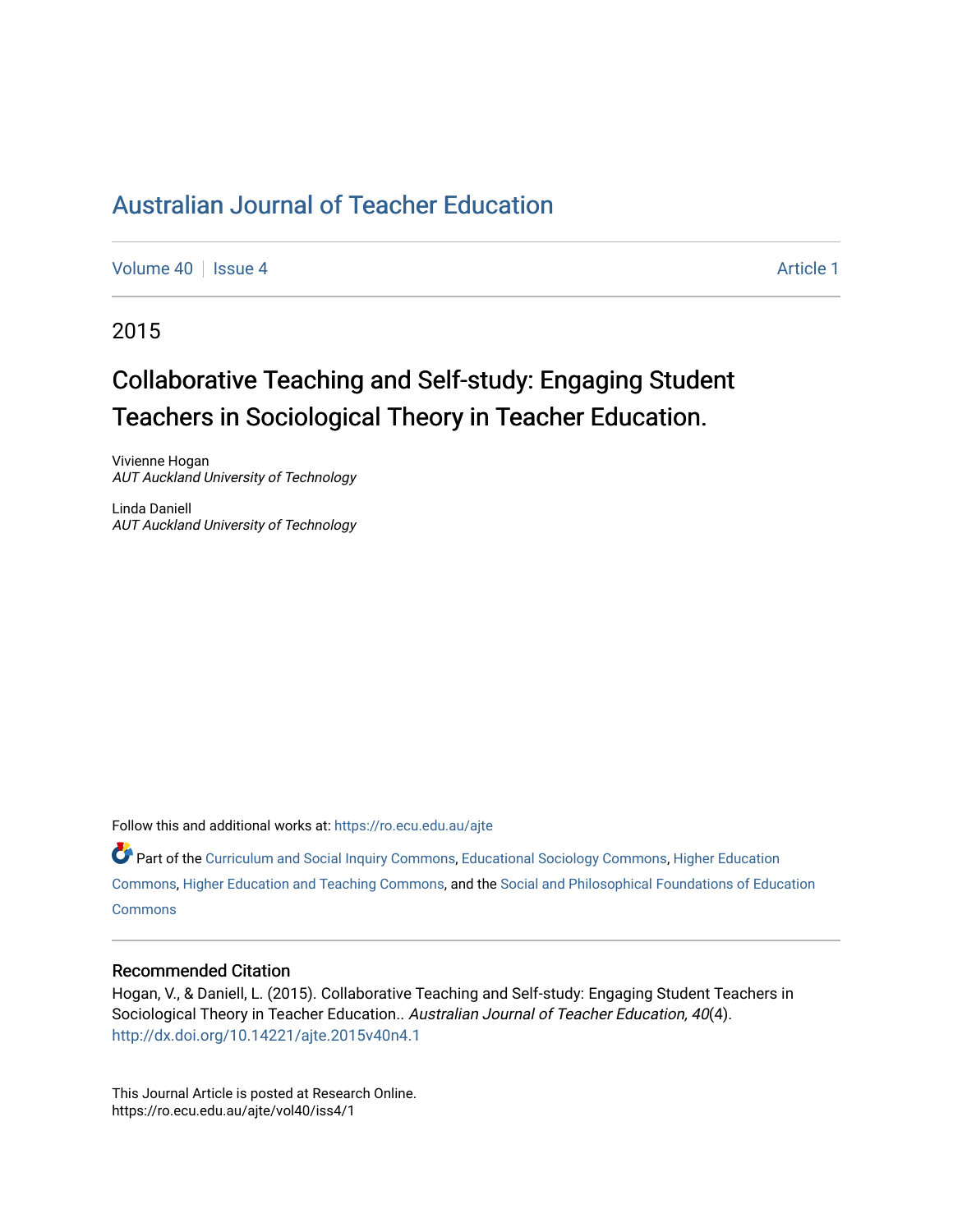## **Collaborative Teaching and Self-study: Engaging Student Teachers in Sociological Theory in Teacher Education.**

Vivienne Hogan Linda Daniell AUT University, New Zealand

*Abstract: This article presents some of the findings of a three-year project researching the impact of changes made to teaching and learning in a first-year sociology paper for primary and early childhood education (ece) student teachers. The context of the research is an undergraduate Initial Teacher Education (ITE) programme situated in the School of Education in a New Zealand University. Through self-study, teacher educators sought to gain a deeper understanding of how changes made to the paper influenced their teaching and student learning. A collaborative teaching relationship was particularly important for the teacher educators to share concerns and present ideas for innovative practice in a safe space. The relationship, built over a period of three years, encouraged a mutual desire to create a teaching and learning environment that valued the student voice and was engaging for teacher educators and student teachers.* 

#### **Introduction**

The research project carried out over a period of three years (2010-2012) involved two teacher educators and first-year primary and early childhood education student teachers. The students were enrolled in the paper entitled Whanau<sup>1</sup>, Family and Society, one of four core papers (for primary and early childhood students) taught as part of the three-year Bachelor of Education (BEd) degree. The paper is an introduction to sociological theory with a focus on New Zealand society.

The research project was initially developed in response to persistently mixed (mainly critical) student evaluations of the paper. Structural changes to the paper in 2010 resulted in a significant increase in student numbers and a move to large lecture teaching. Both teacher educators saw these changes as an opportunity to implement and evaluate a different approach to teaching and learning. In previous published papers Hogan and Daniell (2011; 2012) have written about the particular challenges of teaching in a large class and some of the new approaches that were implemented as a result of student feedback gathered through critical incident questionnaires.

In this article we draw on the journals kept by the teacher educators to explore the strengths and challenges of collaborative teaching to enhance teaching and learning. The discussion is informed by the wider literature on the scholarship of teaching and learning and self-study, particularly as it relates to the ITE context.

\_\_\_\_\_\_\_\_\_\_\_\_\_\_\_\_\_\_\_\_\_\_\_\_\_\_\_\_\_\_\_\_\_\_\_\_\_\_\_\_\_\_\_\_ 1. Whānau (noun): extended family, family group. The primary economic unit of traditional Māori society. In modern context the term is sometimes used to include friends who may not have any kinship ties to other members. (Source: www.maoridictionary.co.nz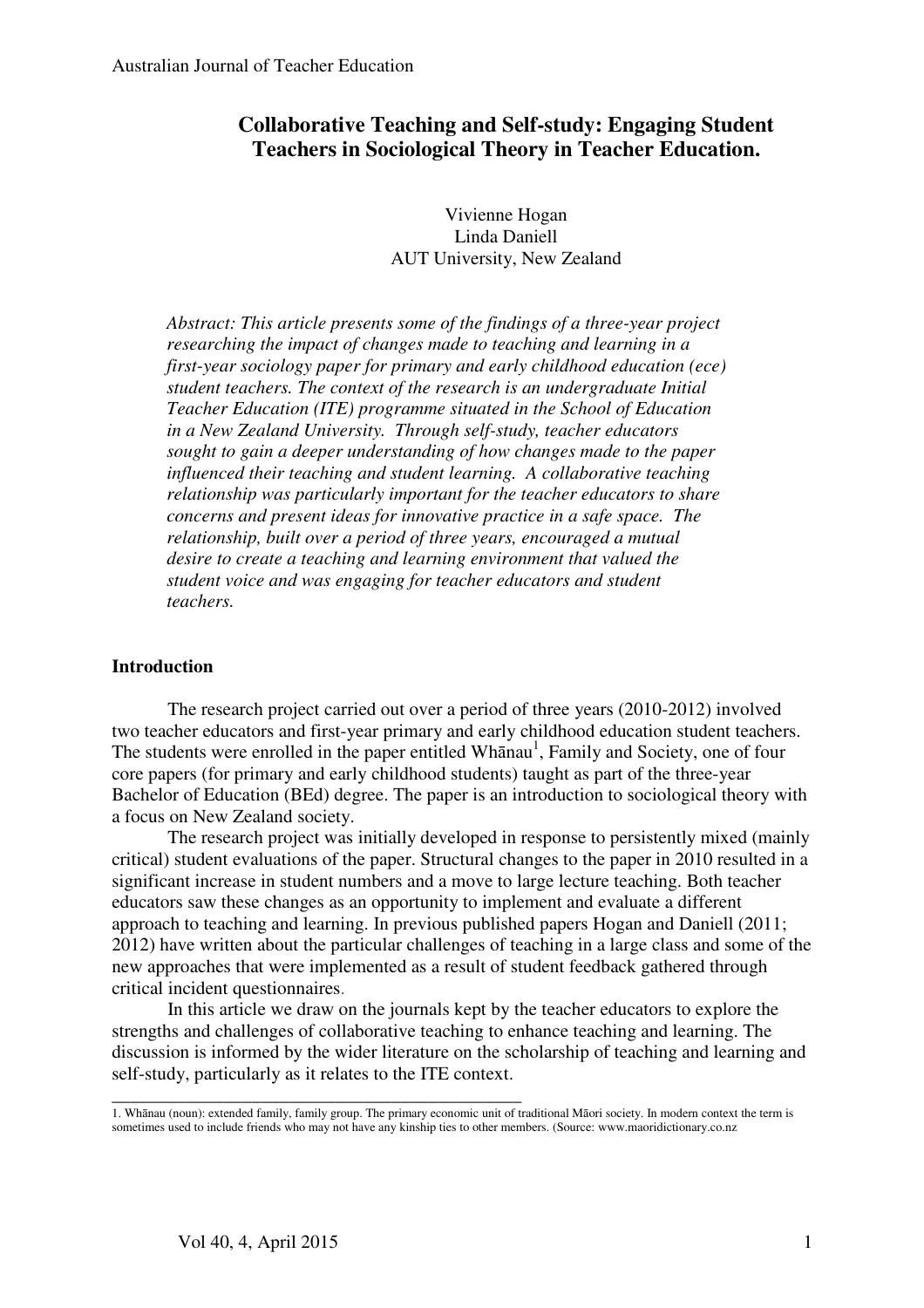#### **Context**

In Whānau, Family and Society first-year student teachers are introduced to sociology as a foundational discipline over one semester. The paper is informed by a New Zealand sociology text (McLennan, McManus & Spoonley, 2010), which specifically includes opportunities for relating sociological theory to the New Zealand context. The aim is for learners to study whānau, family and society from a sociological perspective in order to better understand their role as ece and primary school teachers. Topics of gender, class, ethnicity, economics and power are studied to understand their impact on families and children. The Treaty of Waitangi/Te Tiriti o Waitangi (the founding document of NZ signed in 1840 between Māori and the British Crown) and the three principles of partnership, participation and protection are explored to promote greater understanding of the diversity of whānau/family in contemporary Aotearoa New Zealand.

As mentioned above the student evaluations of the paper were generally critical and reflected a high rate of dissatisfaction particularly in relation to the teaching of sociological theory. Students commented on the 'unnecessary complexity' of the theory and many expressed frustration with what they saw as irrelevant content. In response to the evaluations both teacher educators were highly motivated to research the literature on different approaches to teaching and learning of sociological theory in an attempt to enhance student interest and engagement and at the same time examine their own experience of collaborative teaching.

#### **Teaching from our strengths and interests**

Linda's experience in tertiary teaching was particularly important in developing clear learning outcomes, aligned assessments and the discipline of lesson plans to guide the teaching and learning. She encouraged critical thinking and an opportunity for 'in-class' activities that supported the students to work together. The assessments included peer feedback and group work. The programme of learning was created to incorporate a blend of face-to-face lectures and online activities. Due to the semester timetable (including practicum) most of the theory lectures took place in the first six weeks of the semester.

Vivienne has a background in early childhood education with a particular interest in social justice and critical pedagogy. Her teaching is informed by feminist practice and she has a strong commitment to challenging power relationships inherent in the teacher/student relationship. In order to evaluate the changes to the paper Vivienne and Linda kept a journal over the semester and built in regular opportunities for students to give feedback using a critical incident questionnaire (CIQ) developed by Stephen Brookfield (1995).

Both Vivienne and Linda shared the teaching with each taking a topic of their own interest to develop the lectures. For example, Vivienne focused on gender and sociological theory while Linda focused on class and theory of family. Over the three years of teaching the paper a large bank of resources was accumulated both online and in class materials. Each lecture included a range of audio-visual resources with a focus on contemporary materials to stimulate discussion based on topics that we anticipated would be familiar to many of the students. The text book was used in each lecture as a reference point to maintain a New Zealand focus (McLennan, McManus & Spoonley, 2010).

As we developed the paper over the three years we deliberately sought out materials that would challenge students to think critically about the topics rather than provide them with 'information' to be consumed passively in class. This decision was in part based on our strong commitment to teaching and learning as a shared activity but also reflected our different teaching styles and backgrounds. For example, when teaching the gender lecture,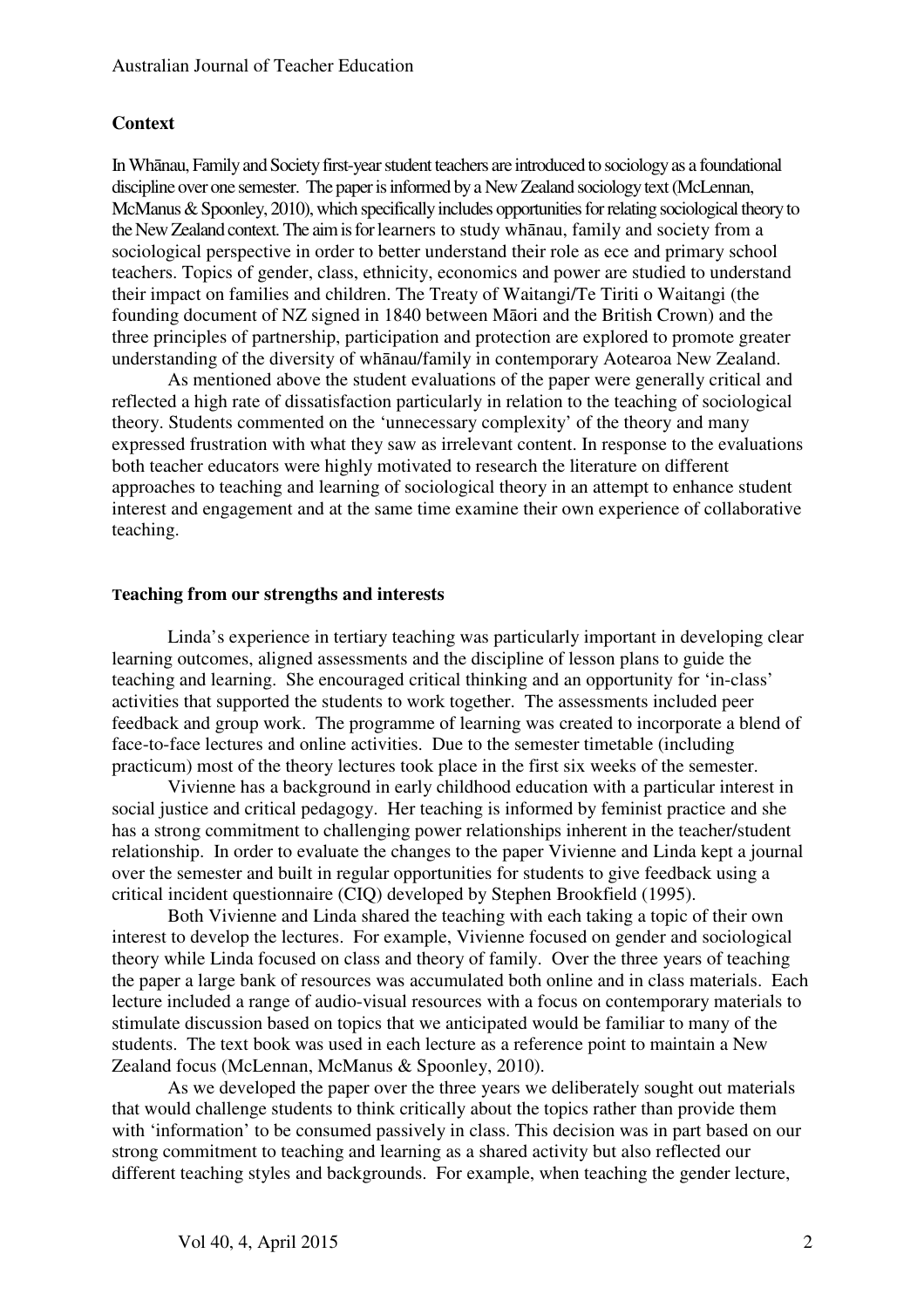Vivienne became very aware of how her teaching was informed by her feminist beliefs and strong commitment to social justice issues. This awareness was overtly present in the resources selected and in her style of teaching.

Linda was always aware and mindful of the learning environment and ways in which student engagement was gained, maintained or lost. On reflection upon these observations, lessons were reviewed accordingly with new ways being tried in order to fulfil the needs of different learning styles.

In the process of writing and sharing journals we found a shared common vision for the paper. The joint expectation for sharing ideas and thrashing out problems was particularly valuable when journal entries exposed some difficult emotional responses. A strong sense of trust between us was established and it was important that vulnerabilities could be discussed without fear of 'exposure' in the wider context of the department. The shared vision for the paper created a space for both of us to challenge preconceived and taken-for-granted teaching strategies. We both felt safe to experiment in the knowledge that the experience was validated through a joint commitment to enhancing the scholarship of teaching and learning.

Other unintended outcomes of collaboration were the opportunities for us to model aspects of effective teaching practice by providing students with diverse perspectives on a topic and seeing that different perspectives can be illuminating rather than necessarily 'critical' or 'argumentative'.

#### **Literature**

Much of the literature on teaching sociology in teacher education is seeking to find innovative and practical ways to introduce theory to students studying sociology as a minor subject rather than their main discipline. There is general acknowledgement that teaching sociological theory to education students is problematic and requires innovative teaching and learning practices, for example; student journals, online quizzes/blogs and role play (Pederson, 2010). One of the problems identified in the research is that students are often challenged in their thinking by some of the theory that seeks to unsettle taken-for-granted values and beliefs, for example, relating to poverty and class. Often this requires teacher educators to "help people learn new ways of seeing a familiar world" which is "no easy task" (Diem & Helfenbein, 2008, p. xii).

Albers (2008) clearly articulates the emotional impact of trialling teaching and learning strategies with students studying sociology. She describes the 'unintended' consequences of pedagogic innovations (p. 269) and how these can result in student resistance to what are perceived as challenges to the traditional student/teacher relationship. In fact the resistance can be so great that it is counterproductive to learning per se. Furthermore Pederson (2010) points out, theory can represent a significant stumbling block for many students, which can pose particular challenges for the teacher. This was evident in our experience when introducing aspects of theory that were particularly challenging to the students' taken-for-granted assumptions.

A decision was made to take a collaborative approach to the changes to the teaching and learning which specifically enabled both of us, as teacher educators, to draw on our different strengths i.e. tertiary teaching and feminist pedagogy. Research on the scholarship of teaching and learning (SoTL) has promoted collaborative teaching, including reflection and pedagogic inquiry, for improving teaching and learning (Gosling, 2006; Hamilton & Pinnegar, 2013; Loughran, 2010). The focus of SoTL has traditionally been to enhance the student learning experience (Fobes & Kaufman, 2008; Trigwell & Shale, 2004). We also found that our own teaching was significantly enhanced. Our shared vision was to create a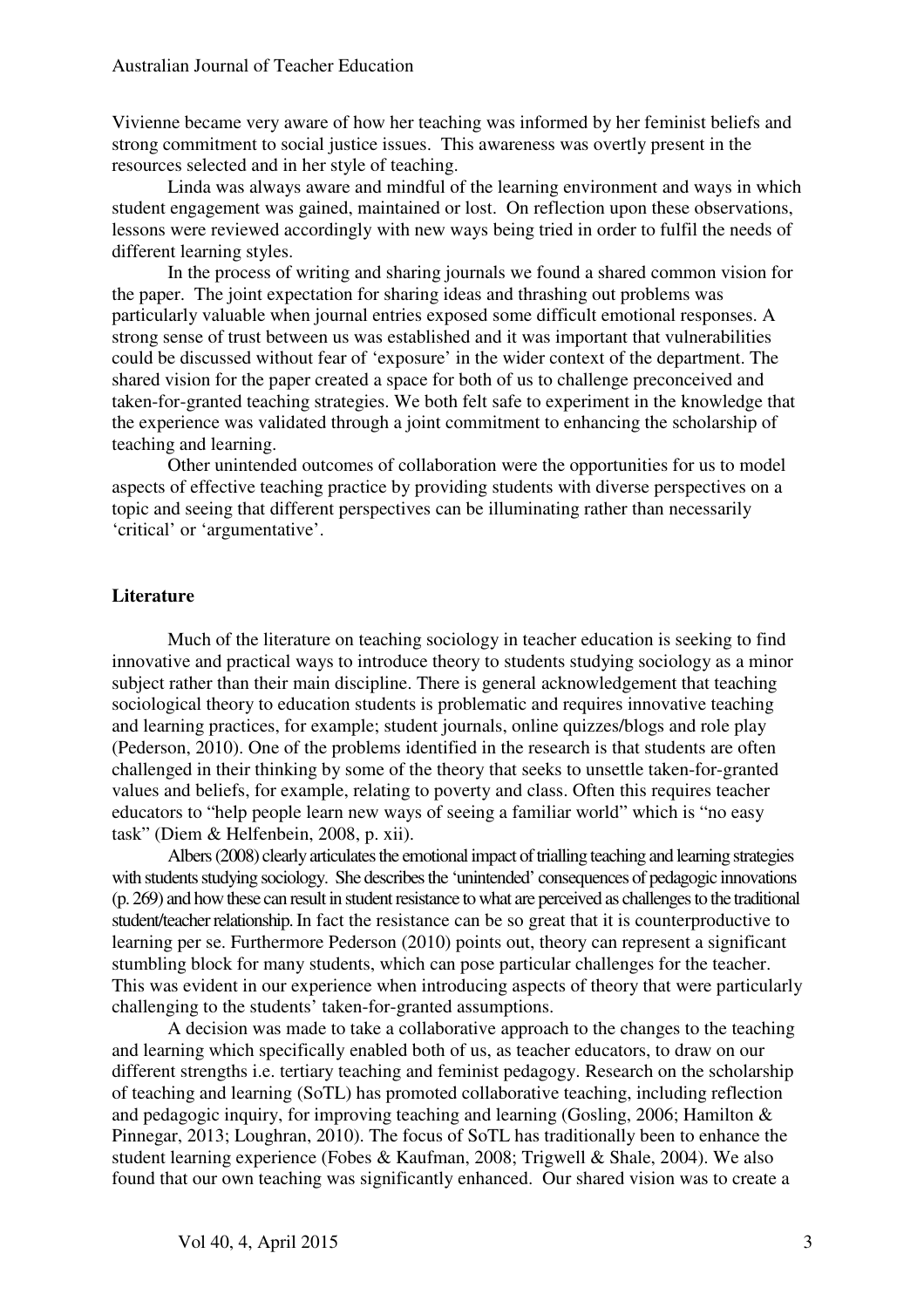classroom where students would have opportunities to discuss sociological ideas and problems and learn through the "reciprocal exchange of teacher-student discourses" (Fobes & Kaufman, 2008, p.27). For us the challenge was how to create a teaching and learning environment which would promote such an exchange in the context of teaching sociology in a large class situation.

Gosling (2006) cautions there are many possible outcomes from research that seeks to investigate simplistic relationships between teaching interventions and student learning, and it is important that as researchers we have a clear methodology, motivation and framework for undertaking such research. Loughran (2005) in his discussion on self-study in teacher education explains the difference between "teaching per se and teaching about teaching" (p.9) and the importance of moving beyond a 'tips and tricks' approach to teaching in teacher education. He reiterates that developing one's teaching about teaching can demonstrate to student teachers the problematic nature of teaching and learning practice.

### **Methodology**

The guiding methodology for the three-year research project was action research which was considered to be appropriate because we, as lecturers, and the students were active participants in the process of learning. The catalyst for the initial purpose of the project was to implement and evaluate different approaches to learning and teaching in large classes. As the research project unfolded our own stories began to emerge and the methodology evolved to become self-study. This shift in focus highlighted the non-linear process of learning and teaching exposing that it as 'messy, complicated and contextualised' (Pithouse, Mitchell & Weber, 2009, p.46). Self-study "provided evidence and context" to understanding our practice (Hamilton & Pinnegar, 1998, p. 240).

As self-study researchers we examined our personal values and professional practice making the reflective journals a valuable resource as we worked to improve our teaching and student learning (McNiff, 2007). The journals also enabled us to take account of our "processes, emotions, complexities, nuances, values …" (Pithouse et al, 2009, p. 44) during the project. In other words the examination of our practice was a deep and challenging experience that involved "risk, courage and support" (Pithouse et al, 2009, p.47). Working together in an environment of trust and safety enabled us to gain insight into ourselves as individuals and colleagues; to make mistakes, change planned approaches and share feelings of joy, disappointment, satisfaction and sheer frustration without censure, to create opportunities for creative solutions (Pithouse et al, 2009, p.47). Feelings and ideas were discussed immediately after each lecture enriching our teaching practice making it a more meaningful, collegial experience. Journaling enabled us to stand back and review our immediate responses to what were often difficult engagements with student learning.

According to Samaras (2011) self-study has five characteristics and the way in which they have been demonstrated in this paper are shown in italics:

- 2. Critical collaborative inquiry *(collaborative teaching)*
- 3. Improved learning *(to improve our professional practice)*
- 4. A transparent and systematic research process *(journaling and collegial discussion)*
- 5. Knowledge generation and presentation *(extending and sharing the learning experience through practice and journal articles).*

<sup>1.</sup> A personal situation inquiry *(inquiring into own teaching in the context of teaching and learning sociological theory in teacher education)*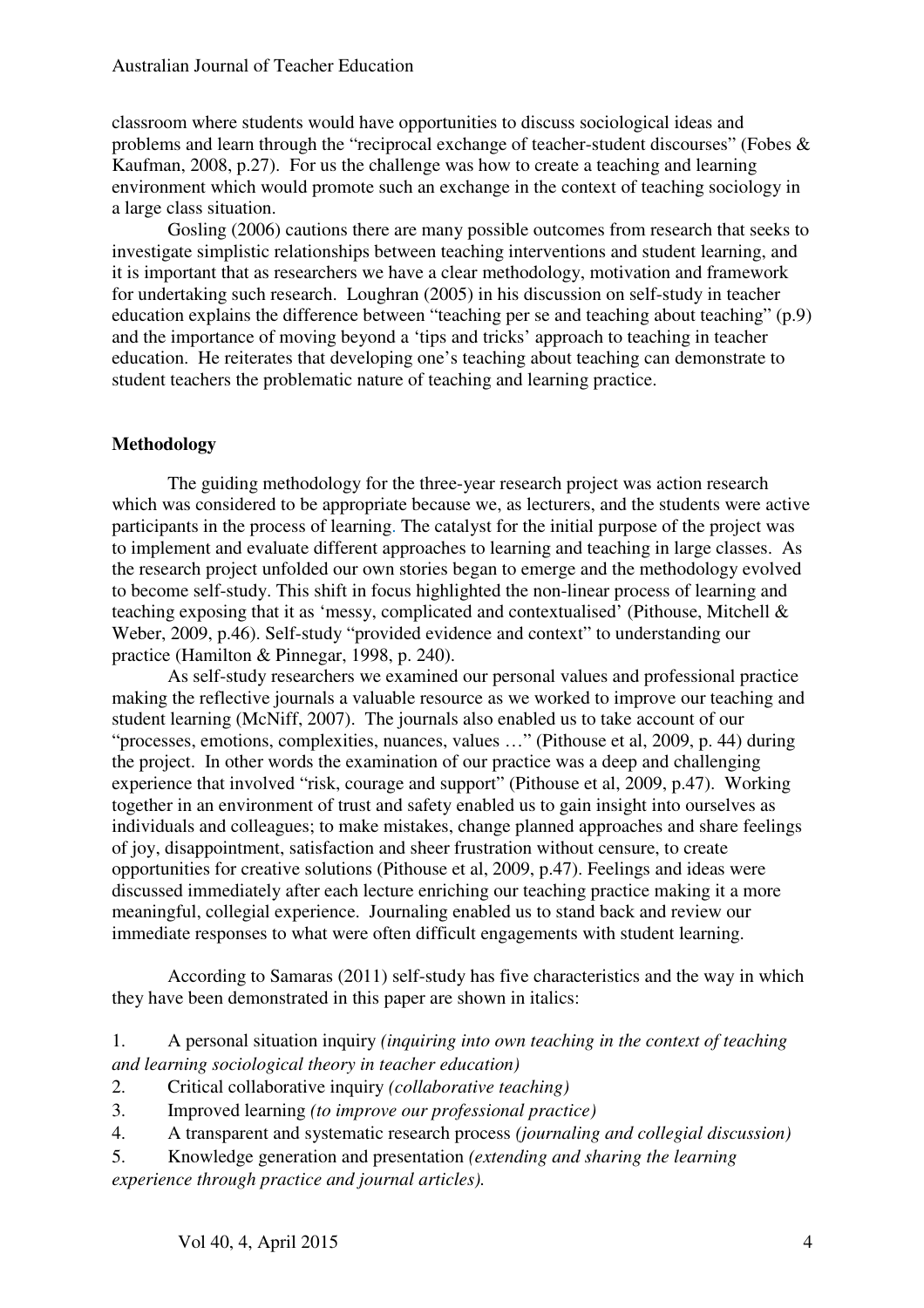Self-study is a vital component of professional development as it highlights the nonlinear process of learning and teaching. As with action research, self-study demonstrates both the fruitless pursuit of anticipating a neat outcome to a research question (McNiff, 2007) and the continuing process of teaching and learning.

#### **Reflections**

In the following section we highlight some extracts from our journals to demonstrate how the process of writing helped to create opportunities for questioning some of the taken for granted aspects of our practice. In our reflections we were guided by the work of Pinnegar and Hamilton (2009) who have written extensively on the strengths and challenges of selfstudy of teaching and teacher education practices (S-STTEP). When thinking about our journal writing we found their 'wonderings and questions' (p.37) very helpful in guiding our reflections:

#### **Our Journals**

In her research, Berry (2007) identified six areas of tension that many teacher educators may experience in teaching and learning with student teachers. One tension discussed in detail is the tension of valuing and reconstructing experience that, according to Berry, "lies in working with prospective teachers in ways that move them beyond simply (re) confirming their existing beliefs about teaching and learning" (p.121). We found that this tension was particularly significant in our experience of working on the Whānau Family and Society paper, which for many students created a sense of dissonance between their own beliefs and some of the ideas presented, for example the idea of New Zealand being a classless society.

The practice of writing in our journals gave us an opportunity to expose some of these tensions and to attempt to find ways to explore these, sometimes vulnerable, experiences in our teaching in a collaborative and supportive endeavour. The following journal excerpts show how both of us, as teacher educators, focused on different aspects of our practice.

The researchers' journals were used as an important resource to reflect on their individual and collaborative experiences. As a result of this we spent a lot of time discussing how we could make the theory less intimidating and more 'real' for the students. One strategy that Linda implemented was to talk about her own experience of class using examples from her family and home life to demonstrate Bourdieu's theory of habitus (Bourdieu, 1994). In doing this she presented herself as an 'actor' experiencing class as lived experience. This was well received by the students because they could make tangible links between a lived experience and the text. On another occasion she created a story about the 1950's to incorporate Talcott Parson's theory of structural functionalism.

#### **Linda and storytelling**

 *The whole organisational network went down today and the silence was eerie. During the next class I am to talk about Talcott Parsons and his theory of structural functionalism. What if the system is still down and we can't use power point to guide the class? In the silence I considered alternatives; re-read my notes and allowed my imagination to wander. Not many of the students would be able to relate to life in the 1950's, but I could.*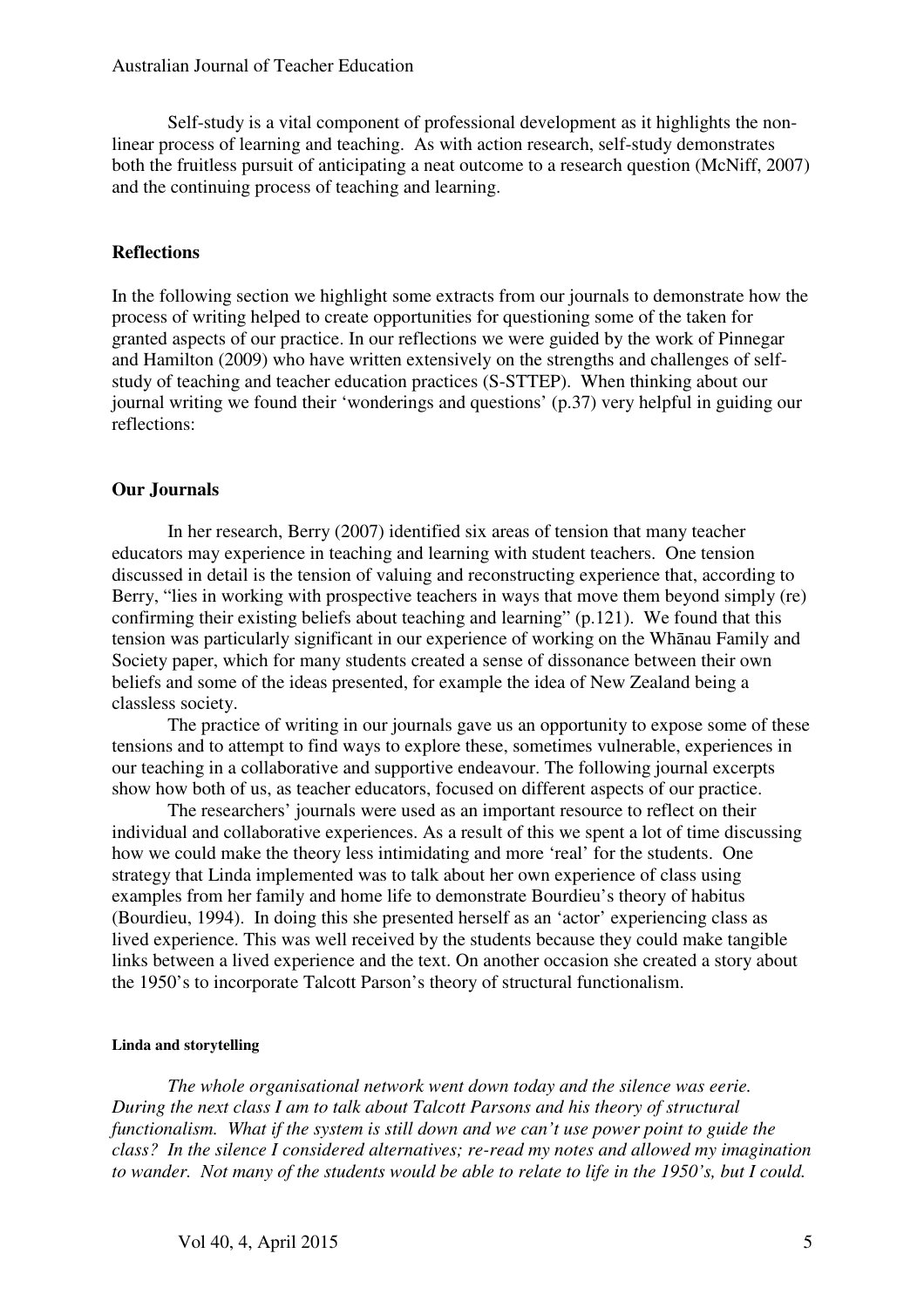*I used to listen to my Mother, Grandmother and Aunts talking about Mr & Mrs So-and-so down the street, who was working where, who was moving to one of those 'new estates' that were being built on the edge of town. It also helped that my parents owned a shop when I was small and I loved eaves dropping on the grown-up conversations.* 

 *I thought about how Parson's theory came to life through the experiences of people of the time, and so I began to write. I wove a story that included real life happenings to tacitly demonstrate the theoretical concepts. It was living theory. I wore a 1950's 'Babycham' pinafore, sat on a chair and read the story. Interlopers would have been able to hear a pin drop!* 

 *I wonder if the system will be out of action next week* 

#### **Vivienne on the Gender Lecture**

The lecture on gender had evolved over the three years of the project and became a significant focus of understanding my pedagogy. Historically (prior to 2010) the lecture had been presented to demonstrate the inequality of gender and how this resulted in persistent patterns of male dominance in family life and wider society. The lecture was overtly feminist in its content and theoretical framing.

#### **Excerpt from Vivienne's Journal 2010**

*Before the lecture I revised the power point (dated 2008) which reflected my own perspective on what I identified as important issues in relation to gender. I wanted to present the lecture in such a way that problematised the concept of gender as 'binary' and get the students to move away from simplistic and stereotypic notions of gender equity and feminism.* 

*When I reflect on why I have changed the focus I can see that this lecture has been stubbornly stuck in the 'feminist' perspective and that in the past this has resulted in a 'shut down' of discussion where many students felt excluded. The stubbornness was in part my own inclination towards the feminist perspective but it was also partly due to 'being stuck' myself. As I have read more around the subject of gender I can see that feminists too have moved on and are also challenging the perpetuation of the gender binary.* 

*The response from the students to the lecture, video and reading reaffirmed for me the importance of opening up the discussion and to avoid becoming too narrow. The combination of the lecture, video and reading (re)presented gender in a new and relevant way which I believe created a more open and receptive classroom ethos.* 

*In particular it gave the opportunity for discussion on topics that would not normally have surfaced in the lecture theatre. For example one male student offered his own very personal account of domestic violence which challenged many preconceived ideas.* 

*One of the surprises for me was the response to the same sex family video clip. The family portrayed in the video was complex and very unconventional. Despite this there was a general feeling that this family had a place in society and many of the students expressed indignation at the Catholic Bishop's suggestion that the family was not 'natural' and that the children would be harmed in the long term.*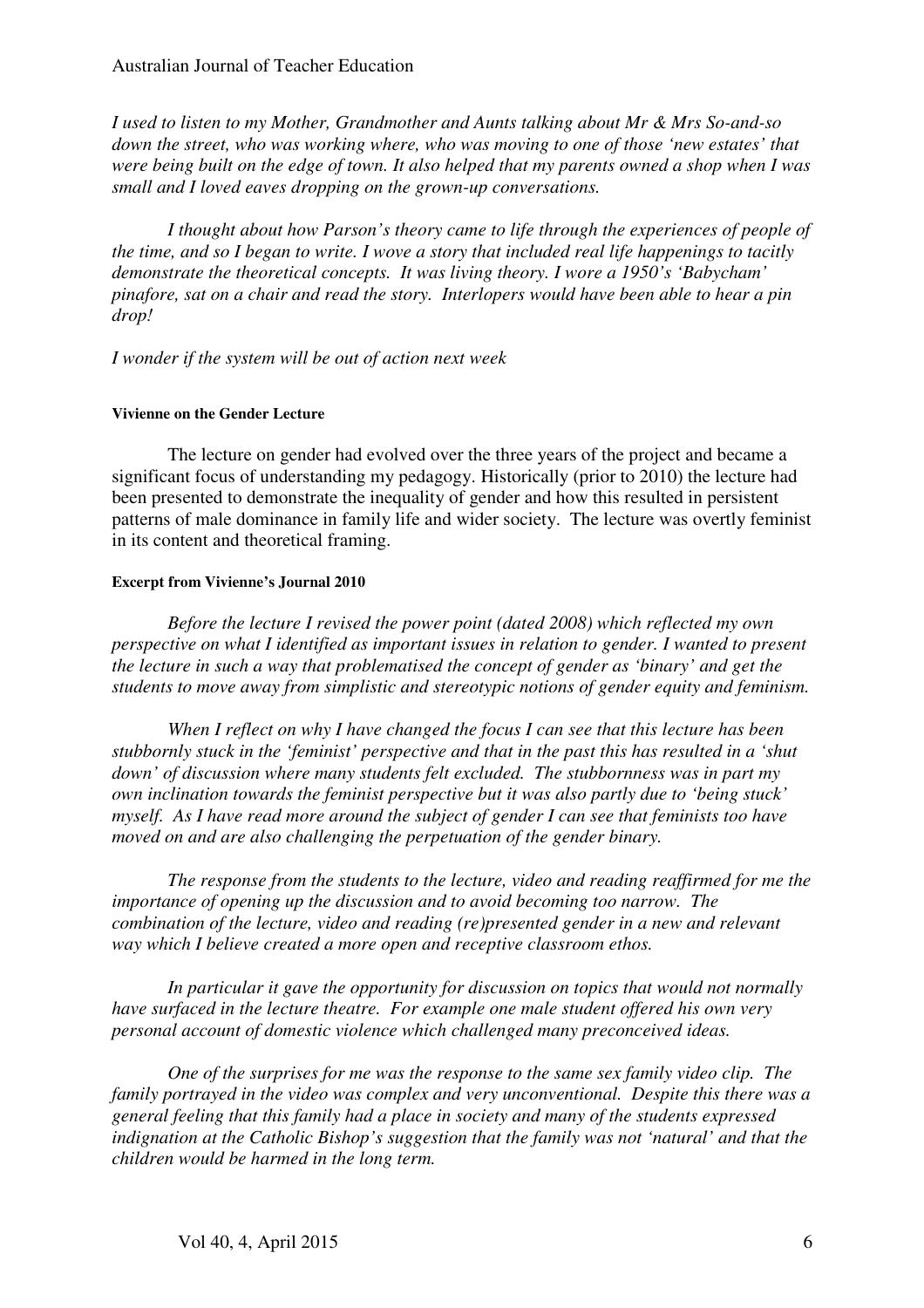*These responses could of course have been given in a climate of political correctness where students do not want to be seen as being sexist or homophobic given the expectations of the New Zealand Graduating Teacher Standards for acknowledging and valuing difference and diversity.* 

The excerpt from the journal demonstrates a turning point in Vivienne's teaching and highlighted some of the difficulties she had experienced in the past when teaching the lecture on gender. Through discussion with Linda and the students it became evident that the strident feminist approach to the topic of gender was 'turning students off' rather than opening up spaces for discussion and challenging beliefs founded on stereotypes. As a result of this reflection Vivienne identified herself as someone who has a commitment to feminist teaching and discovered a whole new literature on feminist teaching and pedagogy.

Literature on feminist pedagogy suggests that many teachers are searching for alternative models of teaching and learning which are more aligned to values of social justice which challenge the power relationships traditionally found in the context of a university classroom. According to Ropers-Huilman (1997), when feminist teachers participate in higher education classrooms, their identities are layered and integrated in a complex series of negotiations and struggles. These multiple identities are not left at the door when teachers define and take on professional roles in their teaching. Rather, they inform teaching discourse and practice in multitudinous and intricate ways (p. 327).

The challenge of resistance to teachers' political agendas became particularly relevant for Vivienne when teaching the topic of gender. The focus of the lecture was to introduce the students to different feminist theory and its application to the topic of family. As the lecture progressed there was a sense of growing agitation that manifested itself in direct questioning of the theory and attempts to undermine the lecturer by disrupting other students as they attempted to speak on the topic. The students questioned what they perceived as an overtly feminist stance and a number of students dismissed feminism as being 'out of date'. They drew on some of the traditional stereotypes of feminists as 'dungaree wearing' and 'bra burning' hippies to challenge the relevance of feminist theory. This experience prompted her to reflect on how her teaching was strongly influenced by her own feminist agenda and how this was impacting on the students, at times resulting in open resistance and hostility.

Although acknowledging the contested nature of feminist pedagogy Vivienne has found the ideas of other feminists researchers and writers in education to be of immense value (for example, Ellsworth, 1992; Lenz Taguchi, 2005; Ropers-Huilman, 1997). In particular, the writing of Lenz Taguchi (2005) gave Vivienne a sense that her experience of feeling frustrated and disappointed with the student's responses to the lecture was shared by others. In her writing Lenz Taguchi articulates her frustration with the students and their inability to 'understand' everything the way she understands it (2005, p.248). This reading was valuable in helping Vivienne understand the complexity of the teacher - student relationship and recognising the powerful emotional response that teaching can illicit.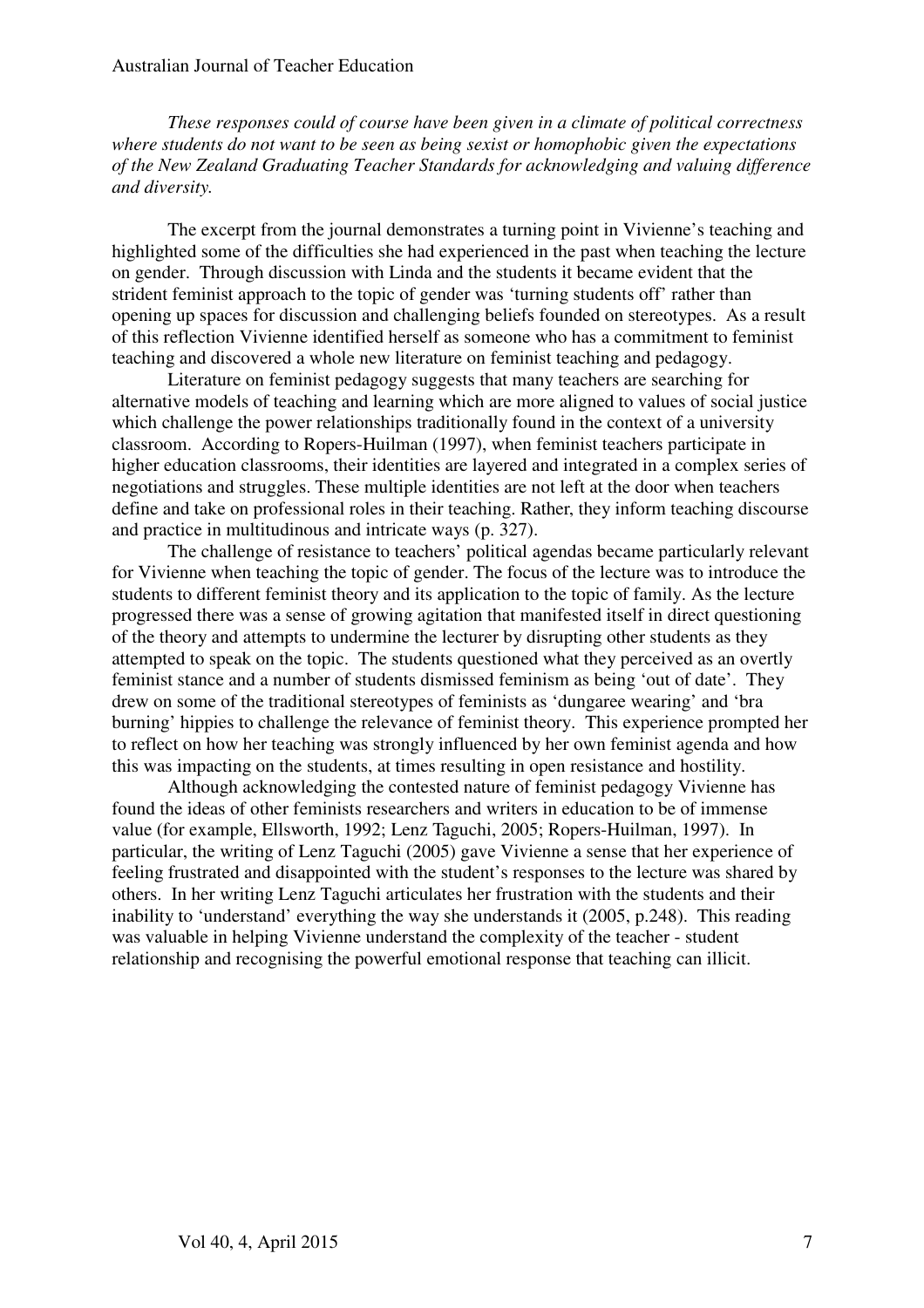#### **Linda on Student Engagement**

*I scanned the class for signs that students were engaged in the learning. Some clearly were and their faces were open and questioning. Others were obviously bored and distracted. Lap tops were open and as I wandered around the lecture theatre could see that some were playing games, others on social media and a few working on other papers.* 

*I felt an overwhelming sensation of irritation and disappointment that we did not have their full attention; after all we had worked hard to put together 'interesting' classes that offered a range of activities to suit different learning styles, contexts and interests.* 

*I expressed my frustration to Viv after the class and then took a day or so to reflect on my feelings. Why was I disappointed? I was disappointed because I want the students to be the best early childhood and primary teachers they can be. They will play a vital role in society and be responsible for the development of the next generation. I stopped again and thought of my father who said 'you can't put an old head on young shoulders'. I have to put myself in their shoes and respect their individual ways of being.* 

*As the days passed I reflected on the 'big picture' which was to introduce these first year students to sociology, moderate my expectations accordingly and trust in the process. Maybe I should see myself as a gardener planting seeds rather than a 'teacher'. As a 'teacher' I have one semester to 'see results'. As a 'gardener' I am planting seeds that will blossom in the fullness of time. The students have their lifetime and my contribution is just a small seed of learning.* 

The opportunity for Linda to reflect on and share her feelings of irritation and disappointment acted as a valuable sounding board to seek resolution from within herself, offering ways in which Linda could change her own perceptions that would lead to positive experiences for the students and herself. Since this time, and whenever a class has appeared to be less successful than planned, her mantra has been 'self-reflection'; look at ourselves first; be pro-active and positive. What can we change and what is non-negotiable? It was a sound and profound lesson.

#### **Discussion**

Our initial research focus and motivation had been on improving our teaching and the student's learning experience in response to poor student evaluations and increase in class size. However, as the research developed we became increasingly interested and motivated to understand the teaching and learning nexus from our own 'teacher' perspectives through a process of self-reflection that Dyson (2007) refers to as "the landscape of transformation" (p.36). For Vivienne this meant understanding herself as a teacher who identifies with feminist pedagogy while Linda's concerns were more about the process of enriching and deepening adult learning and teaching to set the students on the path to becoming "effective and responsible learners" (Boud, 2004, p.13).

Through engaging with the literature on self-study we became aware of the wider discussion taking place in research on teacher education. The literature enabled us to find a context for articulating our ideas about practice and sharing these with the staff in the school of education. Researching our teaching created a transparent process for self-review and,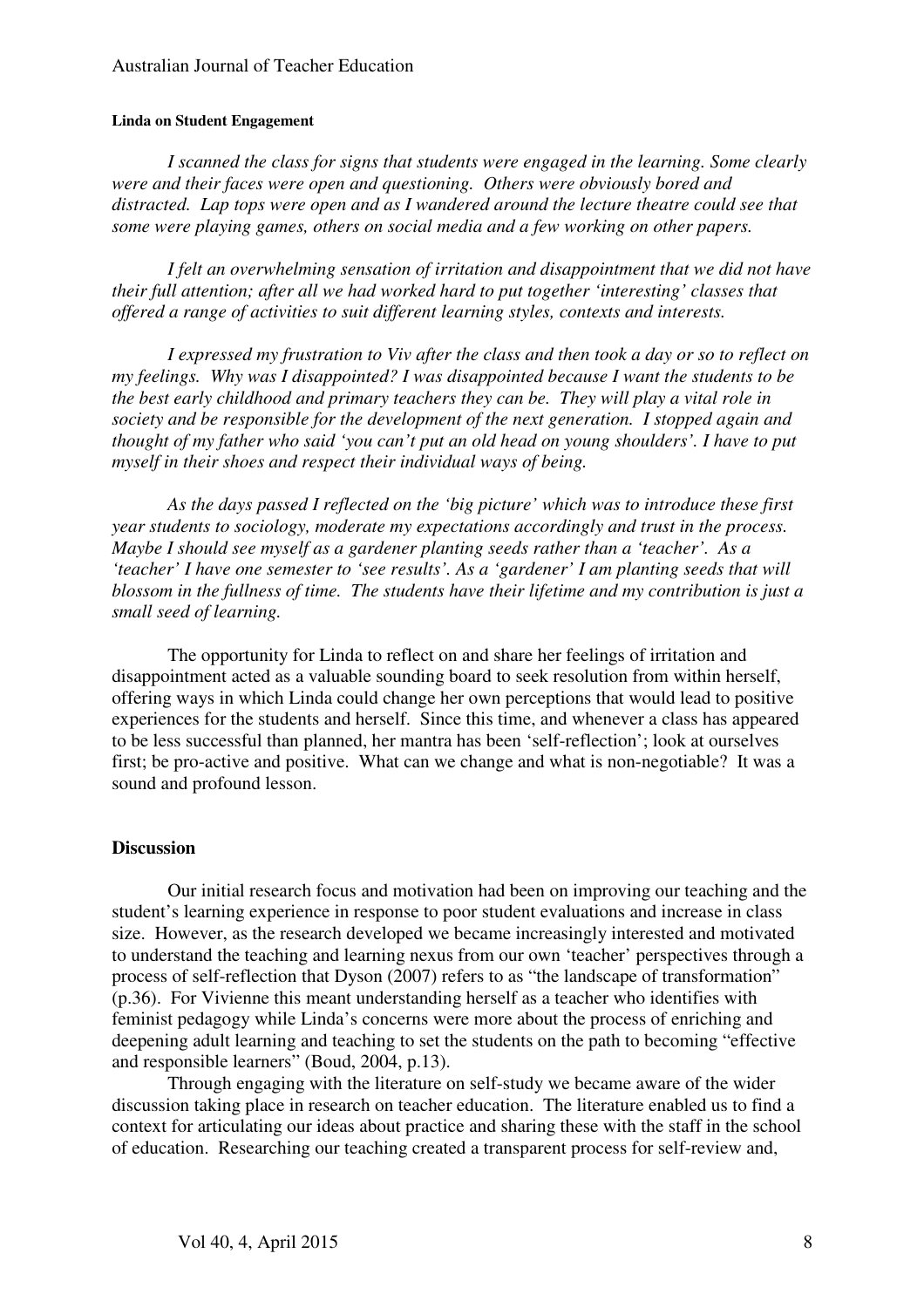despite concerns about exposing ourselves to student feedback, we were encouraged to embark on the research by reading about the experiences of others.

The decision to have two lecturers on the paper was primarily determined by economic and managerial factors rather than individual lecturer choice. The decision to teach collaboratively, however, was our personal choice. We both recognised the challenges of role modelling effective teaching and learning practices with a large class of student teachers. We were committed to the concept of pedagogical inquiry and reflection as a valid and authentic method of research in education. Despite the pressure to achieve more successful student evaluations, also viewed as an act of increased managerialism in teacher education (Mansfield, 2006), we saw the research as a constructive opportunity to contribute to existing research on pedagogic inquiry within and beyond the immediate teaching and learning context. Increasing managerialism has been critiqued for creating a reductionist discourse within teacher education with Murray and McGuire (2007) arguing that teacher education has become an 'impossible' job due to the difficulties of balancing "the academic imperatives of research productivity with the high quality, intensive teaching ideally required for teacher education programmes" (p.288). While acknowledging the risks of self-study we also recognised the enormous potential for benefits to our teaching and learning.

According to Gosling (2006) "when faculty are encouraged to engage in pedagogic inquiry, it is normally because it is assumed that both teaching and student learning will be improved as a consequence" (p. 99). Certainly in our research we were motivated by the prospect of improving both teaching and learning although always aware that this was not a predetermined outcome. The process of investigating and researching our own teaching to enhance student learning is complex and rarely follows a linear trajectory. Claims that relate to causal links between changes in teaching and student outcomes need to be treated with care as Gosling (2006) rightly cautions: "ultimately, we have to make professional judgments, within parameters of uncertainty that are typical of complex social situations, about the relationship between a change in teaching and the changes in students that we think are improvements" (p.101).

#### **Conclusion**

This paper has highlighted how the process of self-study in teacher education research can be of benefit to both students and teacher educators. Through a combination of shared reflective practice and a commitment to taking risks, we believe that our teaching has opened up possibilities for renegotiating the teaching and learning space between student and teachers, particularly as it relates to teaching sociology theory. As discussions about the role of teacher education in the twenty first century become more prominent we believe that teacher educators have a significant responsibility in modelling new and innovative spaces for sharing and creating new knowledge about teaching and learning. It is our hope that others find our research "meaningful, useful and trustworthy" (Loughran, 2005, p.6) and that it in some way contributes towards a further understanding of the complex dynamics of teaching and learning, particularly as it relates to teacher education.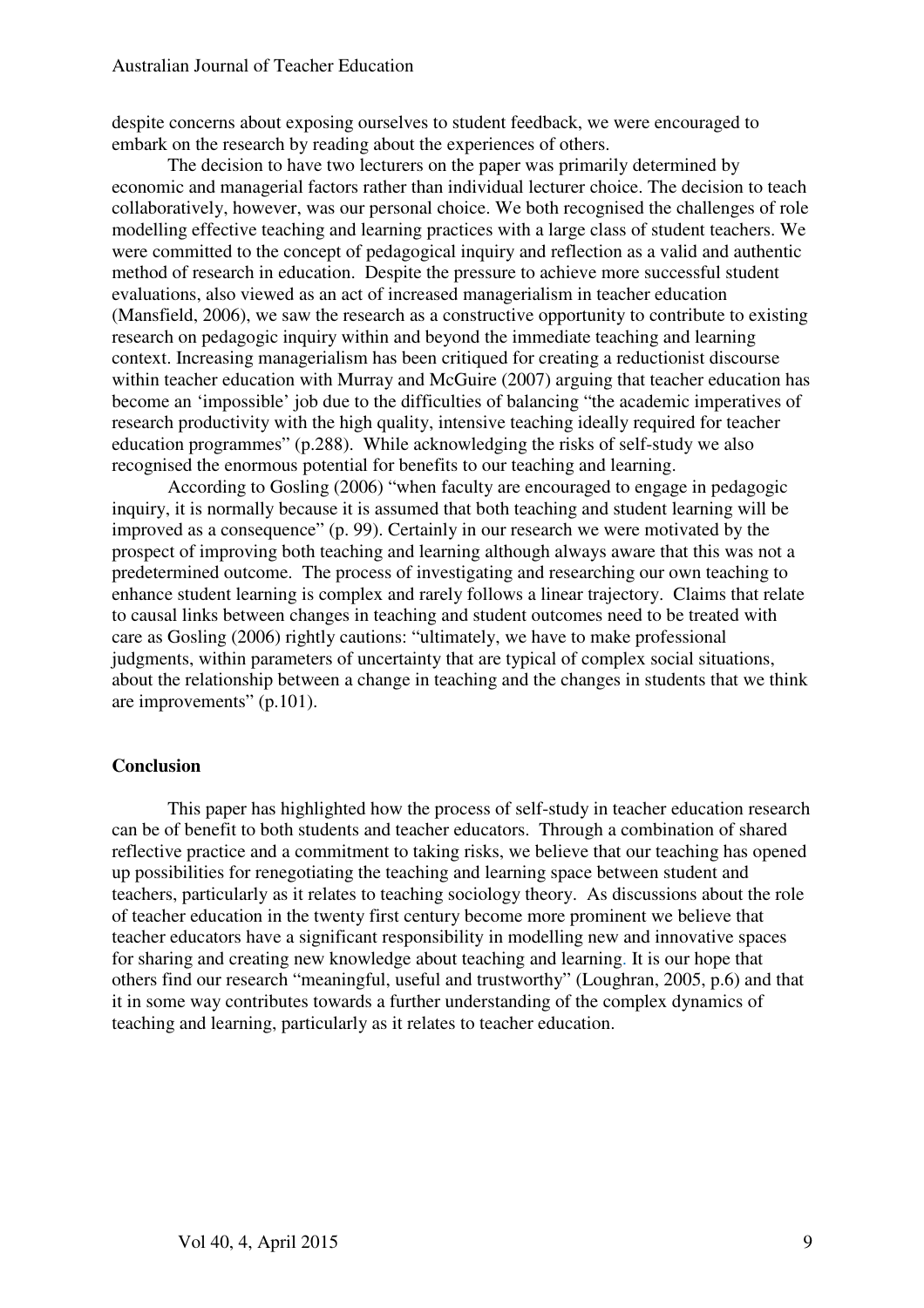## **References**

- Albers, C. (2008). Improving pedagogy through action learning and scholarship of teaching and learning. *Teaching Sociology*, *36*(1), 79-86**.**  http://dx.doi.org/10.1177/0092055X0803600109
- Berry, A. (2007). Reconceptualizing teacher educator knowledge as tensions: Exploring the tension between valuing and reconstructing experience. *Studying Teacher Education: A journal of self-study of teacher education practices*, *3*(2), 117- 134. http://dx.doi.org/10.1080/17425960701656510
- Boud, D. (2004). *Enhancing learning through self-assessment.* London, United Kingdom: Routledge Falmer.
- Bourdieu, P. (1994). Structures, Habitus, Power: Basis for a Theory for Symbolic Power. In N.B. Dirks, G. Eley & S.B. Ortner (Eds.), *Culture/Power/History: A Reader in Contemporary Social Theory* (pp.155-199). Princeton, NJ: Princeton University Press.
- Brookfield, S. D. (1995). *Becoming a critically reflective teacher.* San Francisco, CA: Jossey-Bass.
- Diem, J., & Helfenbein, R. (2008). *Unsettling beliefs-teaching theory to teachers*. Charlotte, NC: IAP/Information Age Publishing Inc.
- Dyson, M. (2007). My story of a profession of stories: Auto ethnography an empowering methodology for educators. *Australian Journal of Teacher Education*, *32*(1) 36-48. http://dx.doi.org/10.14221/ajte.2007v32n1.3
- Ellsworth, E. (1992). Why doesn't this feel empowering? Working through the repressive myths of critical pedagogy. In C. Luke & J. Gore (Eds.), *Feminisms and Critical Pedagogy* (pp.90-119). New York, NY: Routledge.
- Fobes, C., & Kaufman, P. (2008). Critical pedagogy in the sociology classroom: Challenges and concerns. *Teaching Sociology*, *36*, 26-33. http://dx.doi.org/10.1177/0092055X0803600104
- Gosling, D. (2006). The value of pedagogic inquiry for improving teaching*. New Directions for Teaching and Learning*, *107*, 99-108. http://dx.doi.org/10.1002/tl.248
- Hamilton, M. L., & Pinnegar, S. (1998). Conclusion: The value and the promise of self-study. In M. L. Hamilton (Ed.). *Reconceptualizing teaching practice: Self-study in teacher education* (pp. 235-246). London, United Kingdom: Falmer Press.

Hamilton, M. L., & Pinnegar, S. (2013). A topography of collaboration: Methodology, identity and community in self-study of practice research. *Studying Teacher Education: A journal of self-study of teacher education practices*, *9*(1), 74-89. http://dx.doi.org/10.1080/17425964.2013.771572

Hogan, V., & Daniell, L. (2011). Exploring teaching and learning in a large class of first year sociology students. *Educational Provocations, 1*, 49-56.

- Hogan, V., & Daniell, L. (2012). Creating an environment for active, relational learning and teaching sociology in large classes. *New Zealand Sociology, 27*(1), 132-139.
- Lenz Taguchi, H. (2005). Getting personal: How early childhood teacher Education troubles students' and teacher educators' identities regarding subjectivity and feminism. *Contemporary Issues in Early Childhood*, *6*(3), 244-255. ISSN 1463-9491 http://dx.doi.org/10.2304/ciec.2005.6.3.5
- Loughran, J. (2005). Researching teaching about teaching: Self-study of teacher education practices. *Studying Teacher Education: A journal of self-study of teacher education practices*, *1*(1), 5-16**.** doi:10.1080/1742596050003977